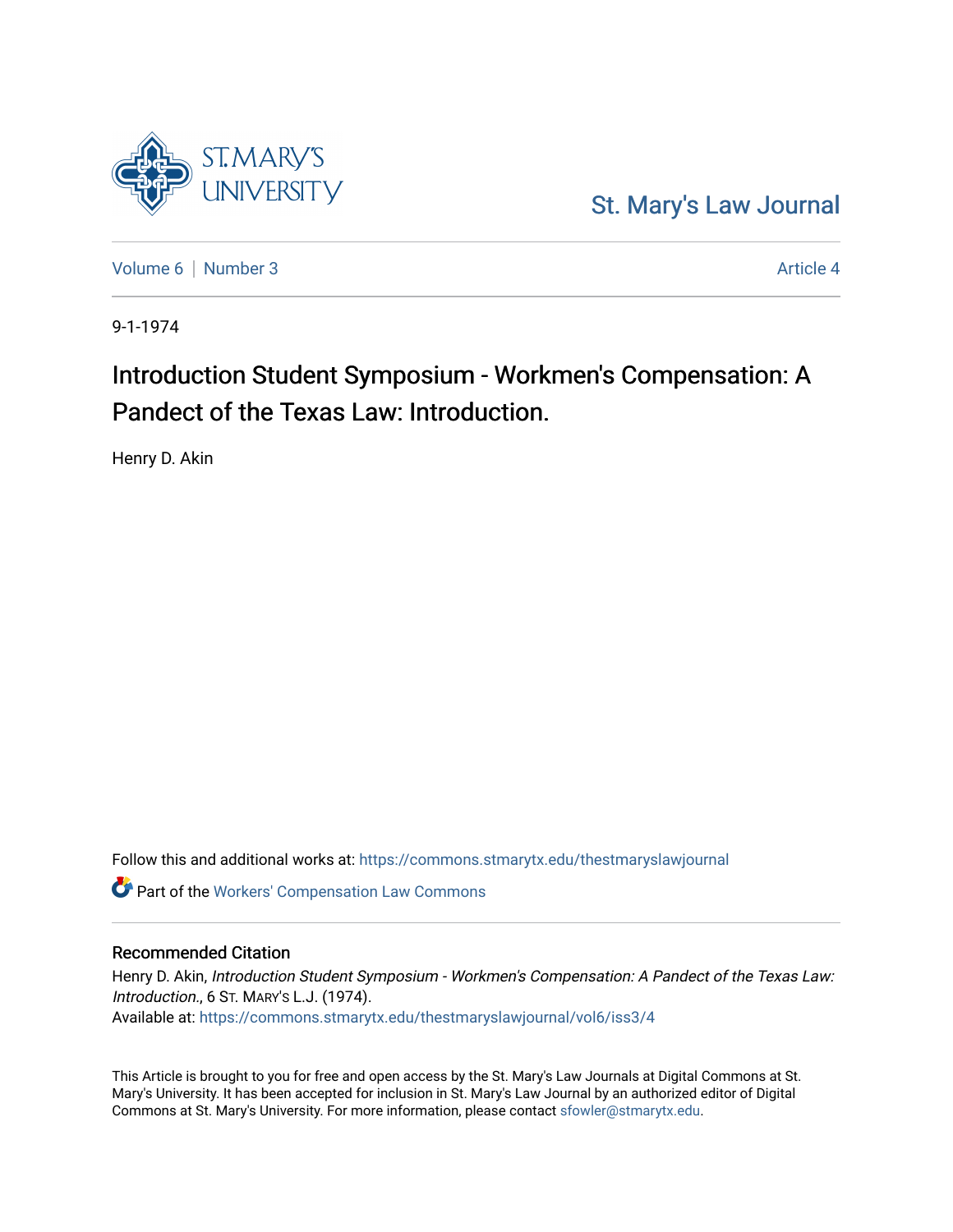1974]

#### *STUDENT SYMPOSIUM*

609

 $\omega_{\rm eff}$ 

### **INTRODUCTION**

# **HENRY D. AKIN\***

With the advent of the industrial era, public sentiment demanded that industry should take care of its own casualties. Experiments in Germany and England had not proved satisfactory so that with the turn of the century, the legislative bodies in the United States started feeling their way along in the dark in an effort to comply with such sentiment.

This was especially true in Texas where the vice-principal doctrine failed to alleviate completely the common law defense of negligence of fellow employees, and neither this doctrine nor anything else ruled out in any degree the defenses of either contributory negligence or assumed risk. Hence, the first Texas Workmen's Compensation Act was enacted in 1913, and as loopholes came to the surface, the Act has been added to and amended from time to time at various subsequent regular sessions of the Texas Legislature and by numerous court decisions. The present Act is embraced in Vernon's Annotated Texas Statutes, articles 8306-8309h.

The first such amendments and additions were passed in 1917 when the Act was remodeled for the particular purpose of meeting the claim then pending in the United States Supreme Court that the Texas Act was unconstitutional because it did not afford employees an opportunity to reject coverage under it.<sup>1</sup>

Other examples of amendments and additions to the Act, including the far reaching additions and amendments by the Texas Legislature particularly during the past **5** years, are: increasing the maximum and minimum weekly benefits,<sup>2</sup> and the percentage of average weekly wages to be allowed;<sup>3</sup> allowing lump sum settlements where incapacity in any degree results from a compensable injury; $4$  substituting 210 days for substantially the whole of the year in determining average weekly wages;5 adding and changing coverage **of** occupational diseases;<sup>6</sup> changing the beneficiaries of death claims;<sup>7</sup> granting unlimited medical services which may be selected by the claimant;<sup>8</sup> allowing contemporaneous suits under the Workmen's Compensation Act and against

**5.** TEx. REv. Civ. **STAT. ANN.** art. 8309, **§** 1 **.(1967)** (definition of "average weekly wage.").

6. TEx. REV. CIv. **STAT. ANN.** art 8306, **§** 20 (Supp. 1974). Sections 25, 26, and 27 of article 8306 have been repealed. Tex Laws 1947, ch. 113, **§** 7-9, at 178-79.

**7.** *Id. §§* **8,** 8a. *8. Id. §§* **7,** 7a.

المتحدث والأناب والاستعاد التوارد المتواطنين

<sup>\*</sup> A.B. Magna Cum Laude Southwestern University; J.D., University of Texas; Attorney at Law, Dallas, Texas; Retired Adjunct Professor Lecturing on Texas Workmen's Compensation Law, Southern Methodist University School of Law.

**<sup>1.</sup>** Middleton v. Texas Power & Light Co., 249 U.S. 152 (1918).

<sup>2.</sup> Thx. REv. Civ. **STAT. ANN.** art. 8306, § 29 (Supp. 1974).

*<sup>3.</sup> Id. §* **10.**

*<sup>4.</sup> Id. § 15.*